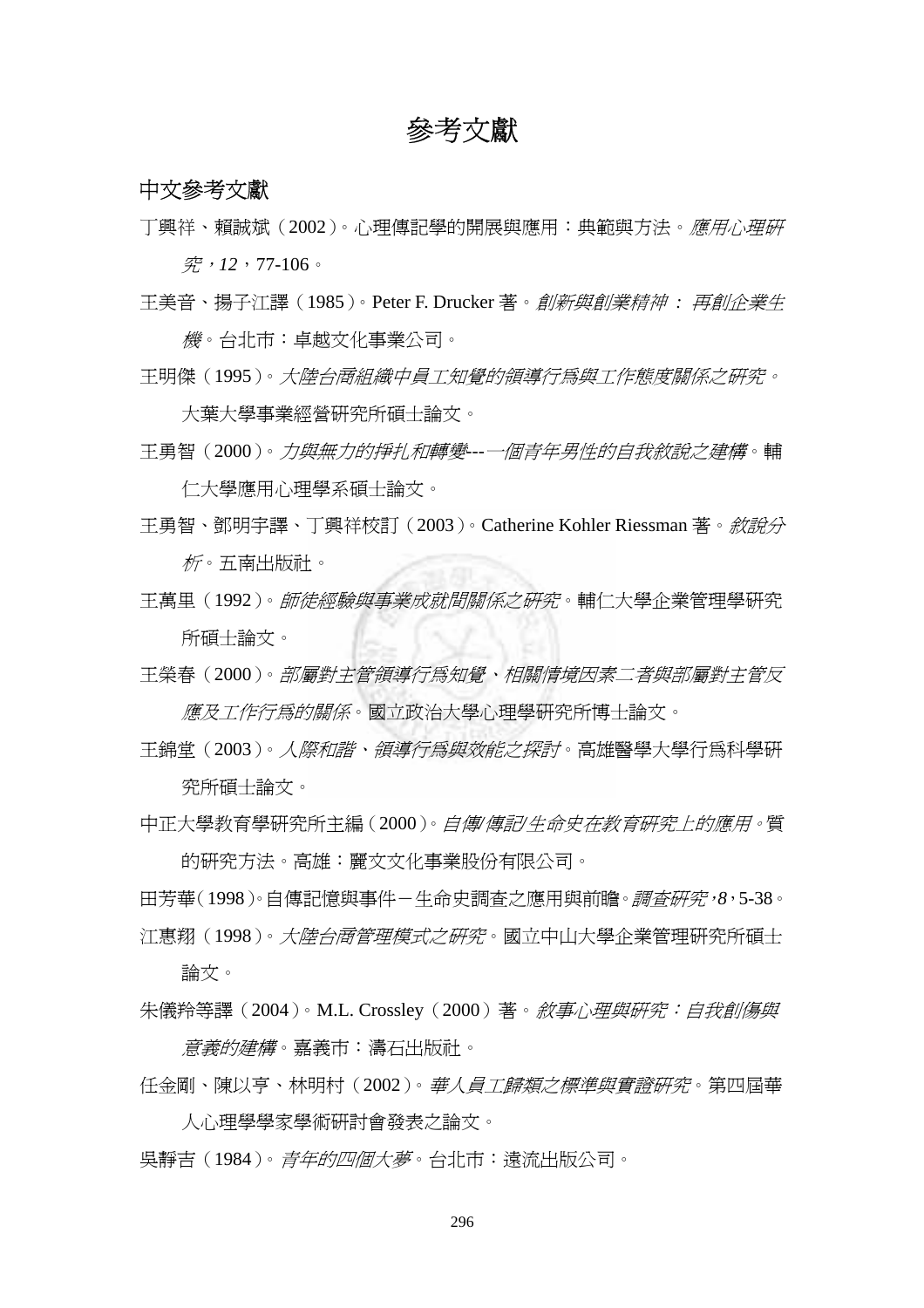余安邦、楊國樞(1987)。社會取向成就動機與個我取向成就動機:概念分析與 實徵研究。中央研究院民族學研究所集刊,*64*,51-98。

余德慧(1990)。中國男人的生涯觀*—*戰將與黑卒。台北市:張老師出版社

- 李全福(2000)。師父的個人特質及組織情境因素對師徒功能影響之研究。中原 大學企業管理學系碩士論文。
- 李榮霈 (2002)。*兩岸台商企業員工離職因素比較研究*。大葉大學國際企業管理研 究所碩士論文。
- 呂亮震(1999)。少年頭家創業的初期歷程*—*生命故事觀點。輔仁大學應用心理 學系研究所碩士論文。

何國全(1993)。大陸員工價值觀與台商管理行為的互動*—*地區次文化差異研究。 國立政治大學企業管理研究所碩士論文。

- 吳宗祐、徐瑋伶、鄭伯壎(2002)。怒不可遏或忍氣吞聲:華人企業主管權威領 導與部屬憤怒反應。本土心理學研究期刊,*18*,3-49。
- 吳李長(1995)。我國企業駐外人員遴選與工作績效之研究。中山大學企業管理 研究所碩士論文。

吳美慧(1995)。領導型態、倫理氣候對員工工作滿足影響之研究*---*以在台中美日 *資企業爲例*。淡江大學國際貿易學系碩士論文。

李華慶譯(1990)。Korda 著。權力*—*那隻看不見的手。台北:絲路出版社。

邵玉銘 (1994)。*文化與視野反省*。台北市:聯合報系文化基金會出版。

林文樺(1997)。兩岸跨文化、領導風格與基層員工工作態度之研究*-*以明碁電腦 為例 。國立中央大學人力資源管理研究所碩士論文。

林宗鴻、李慕華譯、劉兆明校訂(1996)。Muchinsky P. M.原著。*工商心理學導* 論。台北市:五南出版社。

林俊宏(2003)。師徒的概念及影響互動歷程之因素*-*由本土組織觀點探討。輔仁 大學心理學研究所碩士論文。

- 卓筱淇(2003)。師徒性別配對與師徒功能及其後果變項關聯性之研究。中原大 學企業管理學系碩士論文。
- 尚榮安譯(2001)。Robert. K.Yin 原著。個案研究。台北市:弘智文化事業有限 公司。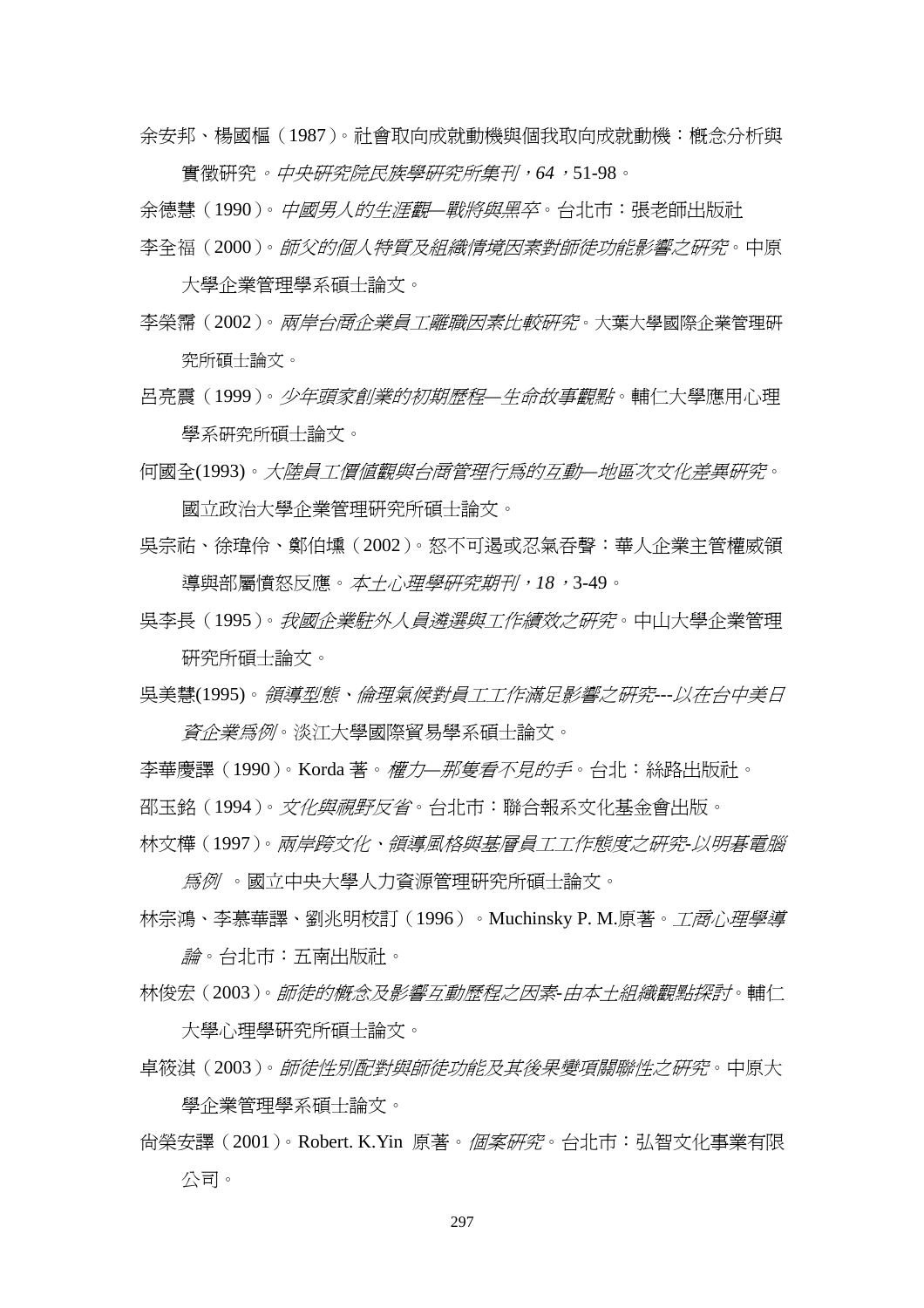胡幼慧主編(1996)。*質性研究:理論、方法及本土女性研究實例*。台北市:巨 流文化出版社。

洪春吉(1999)。台灣地區中、美、日資企業主管之企業文化與企業倫理、企業 領導之實証比較。交大管理學報,*19*(1),87-123。

凌文幹 (1991)。中國的領導行為。在楊中芳、高尙仁編,*中國人、中國心:人* 格與社會篇(頁 409-448)。台北市:遠流出版公司。

翁睿廷(2002)。跨文化因素與人力資源管理策略相關性研究-以台商在大陸地

*區子公司爲例*。義守大學管理科學硏究所碩士論文。 席玉蘋(1994)。良師出高徒—企業組織的「導師制」。管理雜誌,*243*,104-105。 徐瑋伶(2004)。華人企業領導者之差序式管理:海峽兩岸企業組織之分析。國

立台灣大學心理系博士論文。

高清愿(1995)。東方文明再露曙光。台商經驗*—*投資大陸的現場報導,3-5。台 北市:天下文化出版社。

陳千玉譯 (1996)。*組織文化與領導*。台北市:五南圖書出版公司。

陳明璋 (1984)。*家族文化與企業管理*。楊國樞、黃光國、莊仲仁主編:中國式 管理研討會論文集。台北:台灣大學心理學系。

陳國霖(1993)。幫會與華人次文化。台北市:台灣商務印書館。

陳慧芬(1993)。從組織文化的觀點探討組織中的領導行為-中日兩國的比較研

究。國立政治大學公共行政學系碩士論文。

梁福鎮(1999)。普通教育學研究的現況與趨勢。發表於教育部主辦:「教育學門

研究生研究方法研討會」。嘉義:國立中正大學。

張光正(1985)。在臺美商公司中之領導權力。管理科學學報,*2*(2),237-246。 張裕隆 (1995)。駐外經理人才的甄訓。*前瞻趨勢雜誌,十月號*,39-41。

張紹勳(1996)。資訊科技引進的適切性及對開發中國家衝擊之研究。第一屆資

訊科技與社會轉型研討會論文。

張滿玲譯(1999)。社會心理學。台北市:雙葉書廊有限公司。

舒煒光、邱仁宗(1990)。*當代西方科學哲學述評*。台北市:水牛出版社。

曾柔鶯(1992)。高階主管國籍與管理熊度及領導基礎之相關分析。*管理科學學* 報,*2*(8),147-167。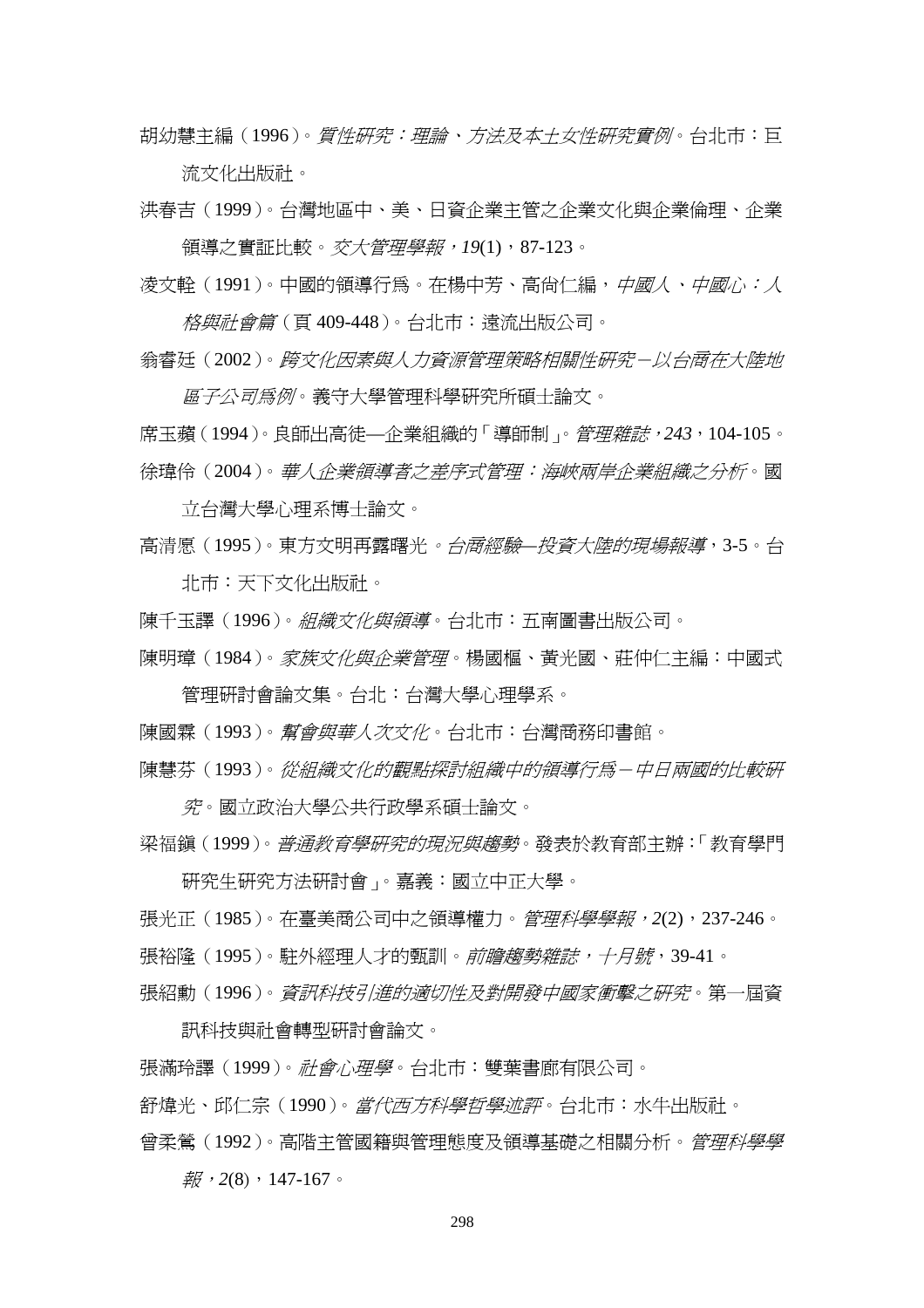馮朝霖譯(2001)。Kokemohr 著。質性方法中的參照推論分析:傳記研究之案例 分析。應用心理研究,*12*,25-48。

黃光國(1985)。人情與面子:中國人的權力遊戲。在楊國樞、文崇一編,*現代* 化與中國化論集(頁 125-153)。台北市:桂冠圖書公司。

黃英忠、鍾昆原、溫金豐(1998)。台商派駐大陸人員跨文化訓練模式初探:重 要事例法與社會學習理論之應用。輔仁管理評論。

黃曬莉 (1996)。*中國人的人際和諧與衝突*。台灣大學博士論文。

黃敏萍(2002)。華人社會組織領導研究:從客位、跨文化比較、到主位之研究 途徑。組織行為在台灣:三十年回顧與展望學術研討會。台北。

黃惠雯等譯(2002)。Crabtree, B., & Miller, W. L(1998)編輯。*質性方法與研究* (第二版)。台北市:韋伯文化事業出版社。

- 齊思賢譯 (2000)。David J. Hickson & Derek S. Pugh 著。*全球管透透*。台北市: 先覺出版社。
- 彭懷真 (1997)。 *領導有策略*。 台北: 希代出版。

溫洽溢譯(2004)。史景遷著。*改變中國*。台北市:時報出版社。

- 楊國樞 (1993)。我們為什麼要建立中國人的本土心理學。*本土心理學研究*, 1, 6-88。
- 楊國樞 (2002)。中國人的社會互動取向:社會互動的觀點。*華人心理的本土研* 究(第三章,頁 79-118)。臺北市:桂冠圖書公司。
- 楊惠翎 (1999)。*大陸台商管理模式之研究*。國立中山大學企業管理研究所碩士 論文。
- 劉筱寧(2000)。徒弟個人特質、性別角色與師徒關係類型、性別組合對師徒功 *能影響之研究*。中原大學企業管理學系碩士論文。
- 劉錦壎(2002)。台商外派大陸人員人格特質、工作價值觀與生涯發展傾向間的 關係。國立中山大學人力資源管理研究所碩士論文。
- 蔡依玲譯(2000)。Boast & Martin 著。擅變*—*看傑出領袖如何掌握變局。台北市: 方智出版社。
- 鄭伯堹(1991)。家族主義與領導行為。在楊中芳、高尙仁主編,*中國人・中國 心-人格與社會篇*。臺北市:遠流出版公司。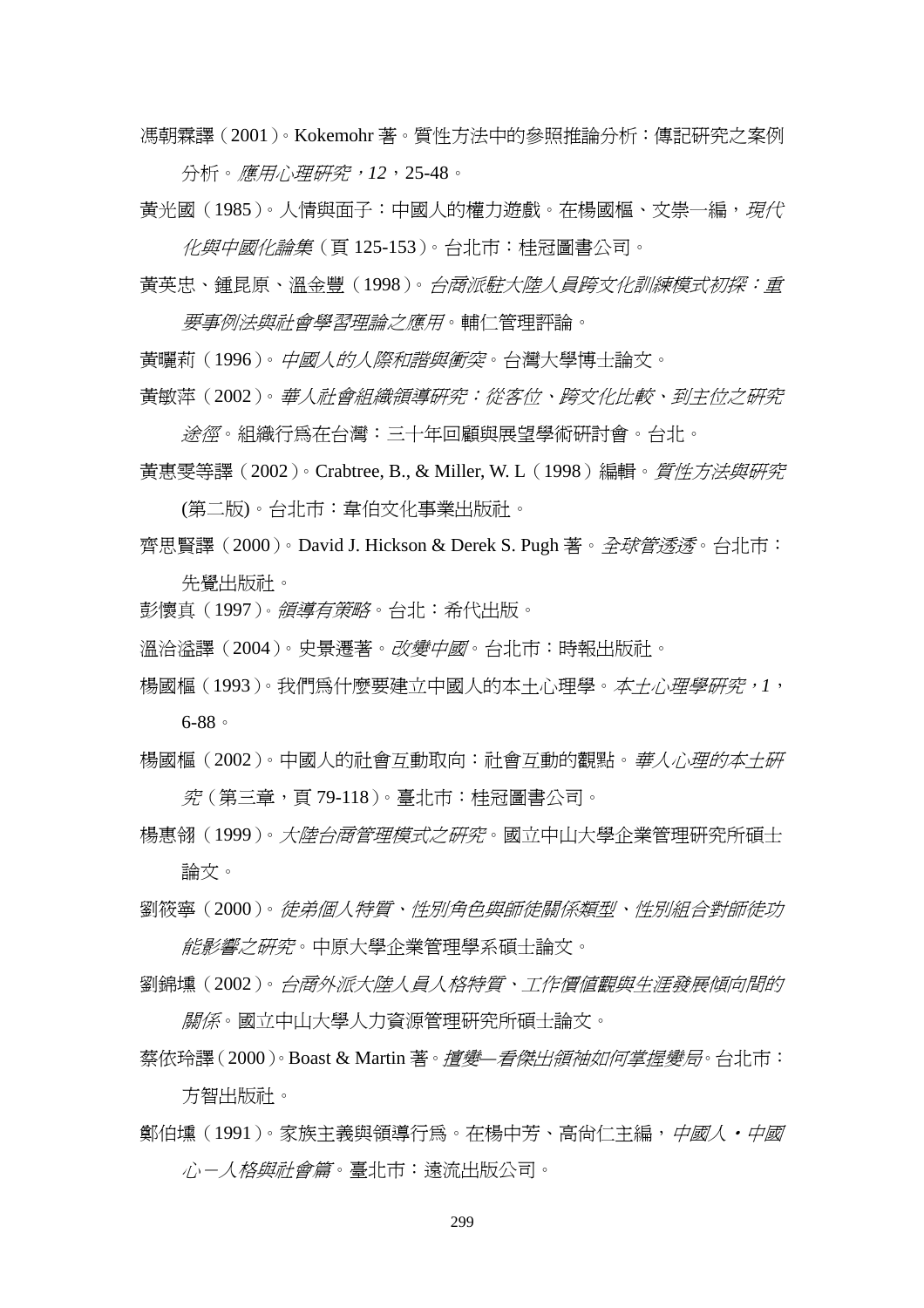鄭伯壎(1995a)。*不同家長權威與領導作風的關係*。國科會專題計書研究報告。 鄭伯壎(1995b)。差序格局與華人組織行為。本土心理學研究,*3*,141-274。 鄭伯壎(1995c)。*台灣與大陸企業文化比較實證研究*。論文發表於台灣與大陸的

企業文化及人力資源管理研討會,台北。 鄭伯壎(1996)。家長權威與領導行為關係之探討(二)。國科會專題研究計畫報 告。

鄭伯壎(2002)。*組織行爲在台灣:過去、現在、及未來*。組織行爲在台灣:三 十年回顧與展望學術研討會。台北市:桂冠圖書公司。

鄭伯壎、林家五(1998)。差序格局與華人組織行為:台灣大型企業的初步研究。 中央研究院民族研究所集刊,*86*,29-72。

- 鄭伯壎、黃國隆、郭建志(1998)。 海峽兩岸之人力資源管理。臺北市: 遠流圖 書公司。
- 鄭伯壎、周麗芳、黃敏萍、樊景立、彭泗清(2003)。家長式領導的三元模式: 中國大陸企業組織的證據。本土心理學研究,*19*,209- 250。
- 鄭伯壎、徐瑋伶、郭建志、胡秀華(2004)。華人企業組織中的差序式領導。華 人本土組織行為研究*-* 卓越追求計畫的成果與展望學術研討會。台北:台灣 大學。
- 鄭伯壎、黃敏萍、周麗芳(2002)。*家長式領導的三元模式:中國大陸組織的證* 據(教育部華人本土心理學研究追求卓越計畫研究報告)。台北:台灣大 學。

鄭竣文(1995)。企業文化、管理風格、經營策略及經營績效之關係研究 *---*以臺 灣及大陸兩地之中美日企業為例。國立成功大學企業管理研究所碩士論文。

鄭瀛川、陳彰儀 (2004a)。*外派大陸台籍經理人的領導型熊之研究*。國立政治大 學心理研究所未發表論文。

- 鄭瀛川、陳彰儀 (2004b)。 外派大陸台*籍經理人領導行爲之轉變脈絡*。國立政治 大學心理研究所未發表論文。
- 滕慧敏(2003)。師徒功能對工作*-*家庭衝突影響之研究。中原大學企業管理學系 碩士論文。

黎子言、林業偉(1988)。中國大陸管理人員工作價值觀研究。香港經理。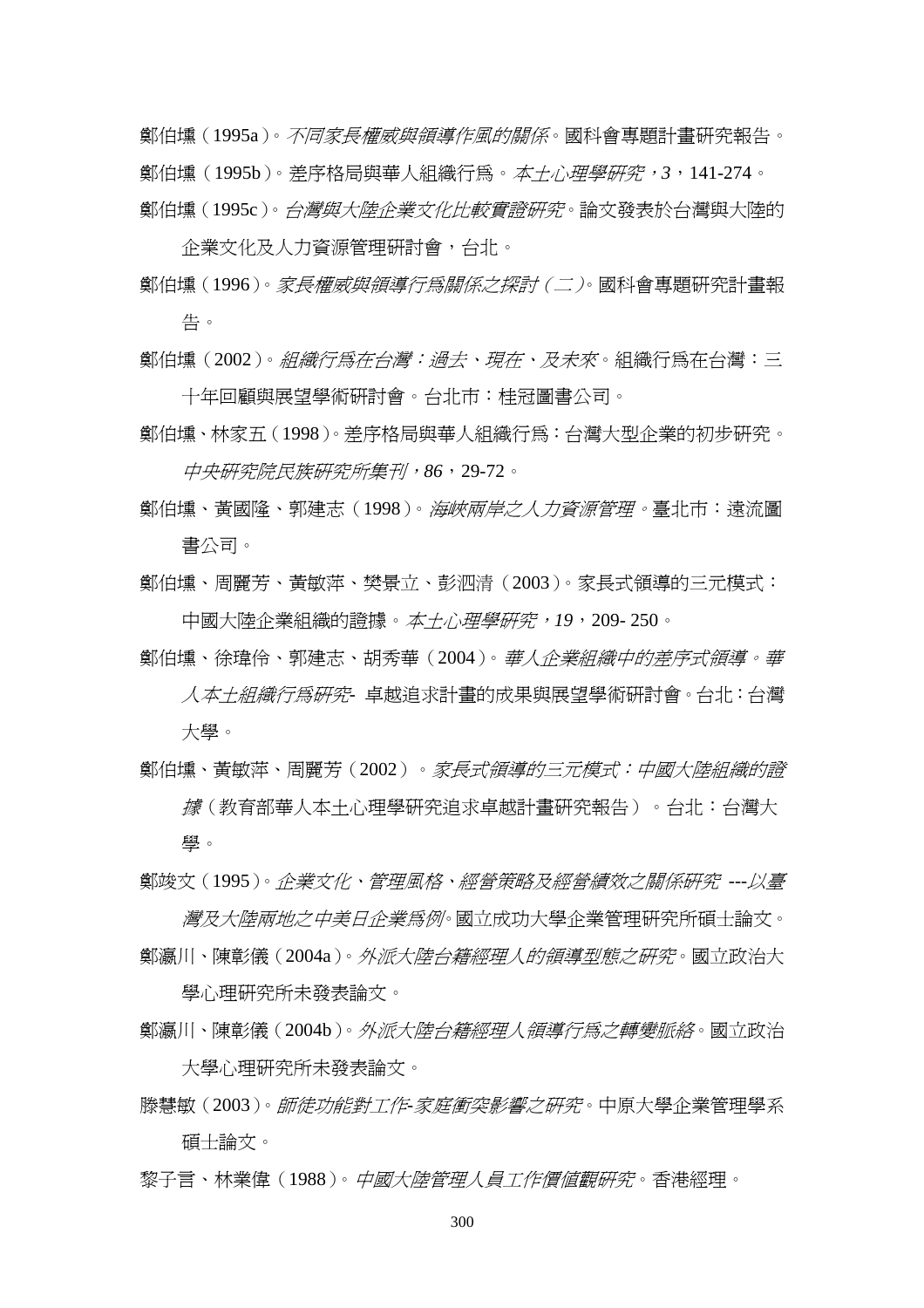蕭新永(2001)。*大陸台商人士管理*。台北市:商周出版社。

賴誠斌、丁興祥(2002)。歷史及社會文化脈絡中個人主體性之建構--以沈從文

的堅持為例。應用心理研究,*16*,173-214。 鍾昆原(1998)。台商派駐大陸經理人領導行為之研究*—*轉換領導理論與家長式

領導理論之比較。中山大學企業管理學系博士論文。

- 鍾昆原、彭台光、余德成(2000)。台商派駐大陸經理人領導行為與效能之分析*-整合理論觀點*。國科會專題研究計畫成果報告。
- 謝佩君(2004)。派外人員之人力資源管理對其跨文化適應與組織投入影響之研 究。國立成功大學工業管理科學系碩士論文。

盧美月(1998)。*大陸台商企業經理人工作滿意度之研究*。中山大學人力資源管 理研究所碩士論文。

- 韓文正譯(2002)。Giuliani 著。*決策時刻*。台北市:大塊文化。
- 藍永旭(1995)。大陸台商組織中員工知覺的領導行為與領導效能關係之研究。 大 葉大學事業經營研究所碩士論文。
- 譚家瑜譯(2004)。魏德蔓著。*記得你是誰*。台北市:天下出版社。
- 嚴祖弘(1996)。大陸台商領導行為對員工工作態度之影響。國科會專題計畫研 究報告。
- 嚴文華、宋繼文、石文典 (2002)。*跨文化企業管理心理學*。台北市:揚智出版 社。
- 嚴家其(1994)。首腦論。台北市:遠流出版社。

## 西文參考文獻

- Adler, N. J.(1983).A typology of management studies involving culture. *Journal of International Business Studies , Fall*, 29-47.
- Adler, N. J.(1997). *International dimensions of organizational behavior*. Cincinnati, OH: South-Western College Publishing.

Atkinson, R. (1998). *The Life Story Interview.* London: Sage.

Babbie, E. (1998). The Pratice of Social Research. (8 th ed.). London: Sage.

Badawy, G. E. (1979). Style of mid-eastern managers. *California Management Review,*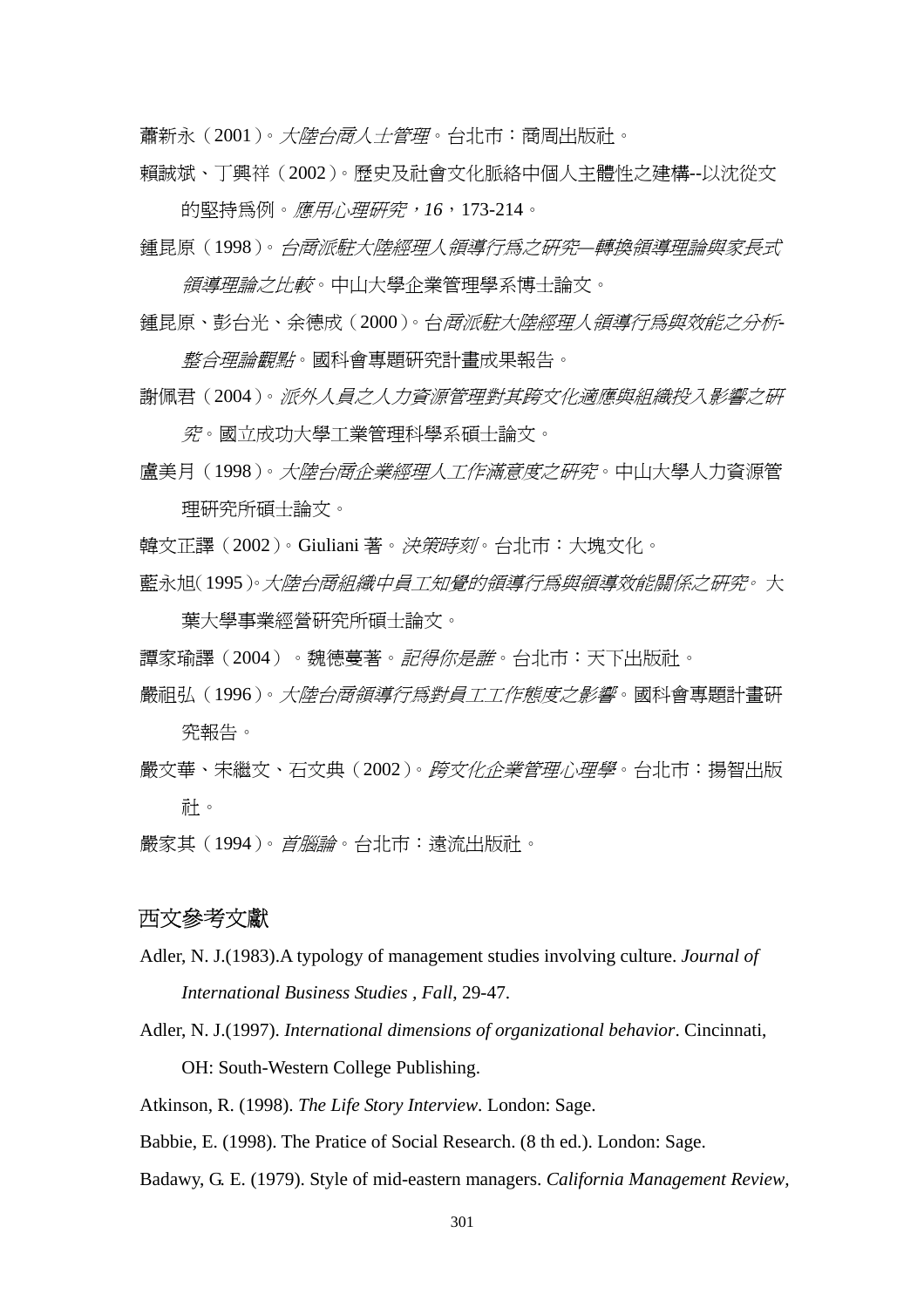51-58.

- Baird, R. E., Lyles, A. E., & Wharton, E.D. (1990). Attitudinal differences between American and Chinese managers regarding joint venture management. *Management International Review, 30*, 53-68.
- Bass, B. M. (1990). *Handbook of leadership: A survey of theory and research*. New York: Free Press.
- Baum, A. (1990). Stress, intrusive imagery, and chronic distress. *Health Psychology, 9*, 653-675.
- Berry, J. W., Kim, U. & Boski, P. (1988). Psychological acculturation of immigrants, in Kim , Y. Y. and Gudykunst, W. B. (Eds), *Cross-cultural Adaptation : Current Approaches*. Newbury Park. CA. Sage Publications.
- Black, J. S., & Mendenhall, M. (1990). A practical but theory-based framework for selecting cross-cultural training programs. *Human Resource Management, 28*, 511-539.
- Blake, R., & Mouton, J. (1964). *Managing Intergroup Conflict in Industry.* Houston: Gulf. Publishing Co.
- Campbell, A. E., Bommer, R. A., & Yoe (1994). Searching for a needle in a Haystack trying to identify the illusive moderators of Leadership behaviors. *Journal of Management*, *21*, 423-470.
- Connelly, M. & Clandinin, J. (1987). Teachers' Personal Practical Knowledge: What Counts as 'Personal' Is Studies of the Personal. *Journal of Curriculum Studies, 19,* 487-500.
- Dunnette & L. M. Hough (eds), *Handbook of industrial & organizational*   $p$ *sychology*( $2<sup>nd</sup>$  ed.), 1, Palo Alto, CA: Consulting Psychologists Press, 1-27.
- Feidler, F. E., & Garcia, J. E. (1987). *New approaches to effective leadership: Cognitive resources and organizational performance.* New York: Wiley.
- Fiedler, F, E. (1967). *A theory of leadership effectiveness.* New York: : Harper & Row, 1968, pp.362.
- Flanagan, J. C. (1954). The Critical Incident Technique. *Psychological Bulletin, 51*(4),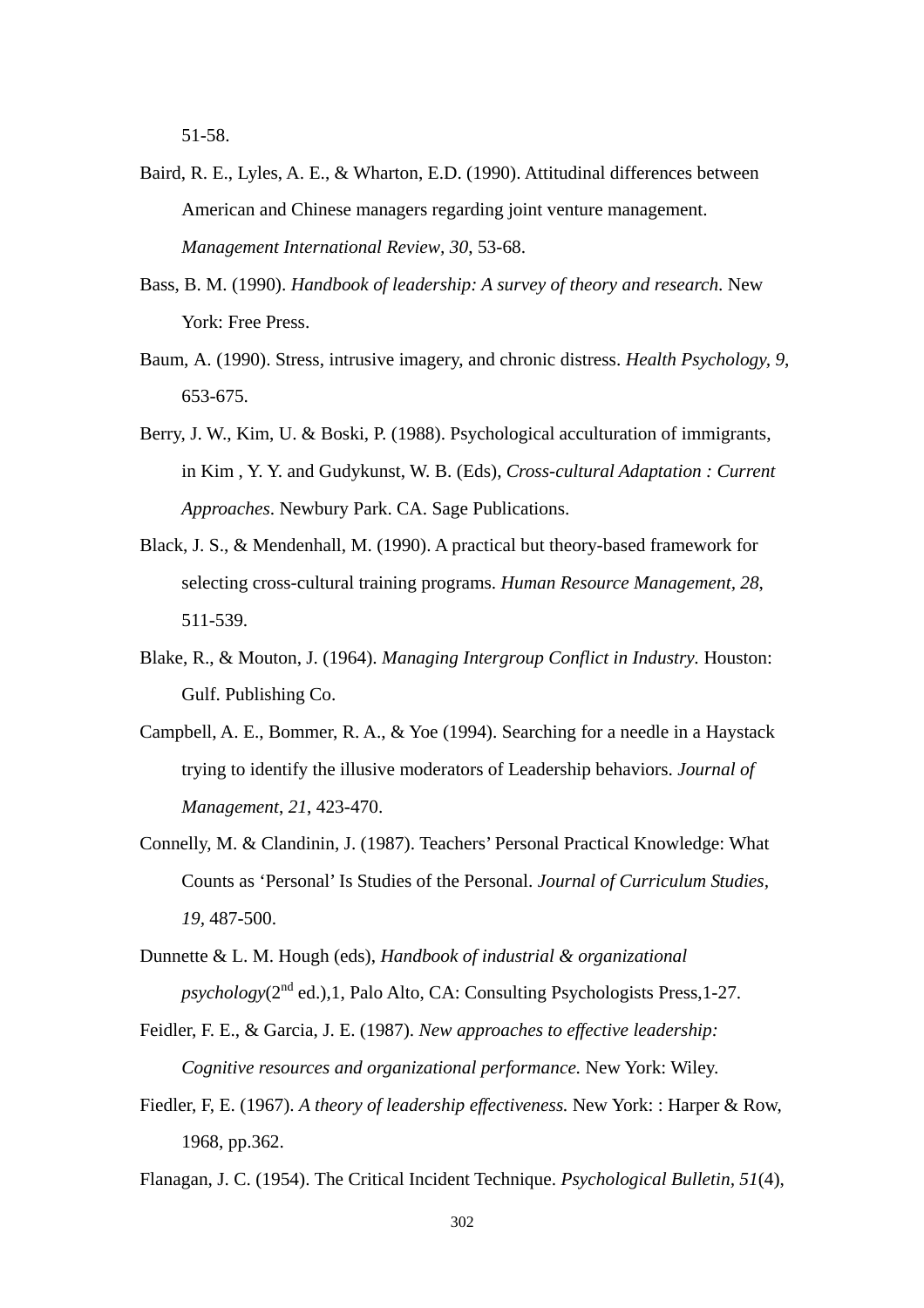327-538.

- Fleming, J., & Love, M. (2003). A systemic change model for leadership, inclusion, and mentoring (SLIM). *Early Childhood Education Journal, 31*(1), 53-57.
- Fu, P. P., & Yukl, G.. (2000). Perceived effectiveness of influence tactics in the United States and China. *Leadership Quarterly, 11*, 251-266.
- Gebert, W. T., & Steinkamp, R. S. (1991).Leadership Style and Economic success in Nigeria and Taiwan. *Management International Review, 31*,161-171.
- Gergen,K.J.(1985).The social constructionist movement in modern psychology. *American Psychology ,40*(3),266-275.
- Glinow, Huo., & Lowe. (1996). Glinow, M. A.V., Huo. Y. P., & Lowe. K. (1996). Leadership across The Pacific Ocean : A tri-national comparison. *International Business Review, 8*(1), 1-15.
- Graen, G. B., & Cashman, J. E, (1975) "A role-making model of leadership in formal organizations: A developmental approach," In J. Hunt and L. Larson (Eds.) *Leadership Frontiers*. Kent, Ohio: Kent State University , 1975.
- Graen, G.., Novak, M. A. & Sommerkamp, P (1982). The effects of leader-member exchange and job design on production and satisfaction: Testing a dual attachment model. *Organizational Behavior and Human performance, 30*, 109-131.
- Guba, E. G. (1990). *The Paradigm Dialog*. Newbury Park, Ca : Sage Publications.
- Guba, E. G. & Lincoln, Y. S. (1994).Competing Paradigms in Qualitative Research . in Denzin, H.K. & Lincoln, Y. S. (eds), *Handbook of Qualitative Research. Thousand Oaks*, CA: Sage, pp.105-117.
- Haire, M., Ghiselli, E. E., & Porter, L. W. (1963). *Managerial Thinking. An International Study*. New York: Wiley.
- Harries, P. R., & Moran, R. T., (1996). European leadership in Globalization. *European Business Review*. Bradford, 96, 32.
- Hersey, P., & Blanchard, K.H. (1977). *Management organizational behavior*, (3rd ed.). Englewood Cliffs, N.J.: Prentice-Hall.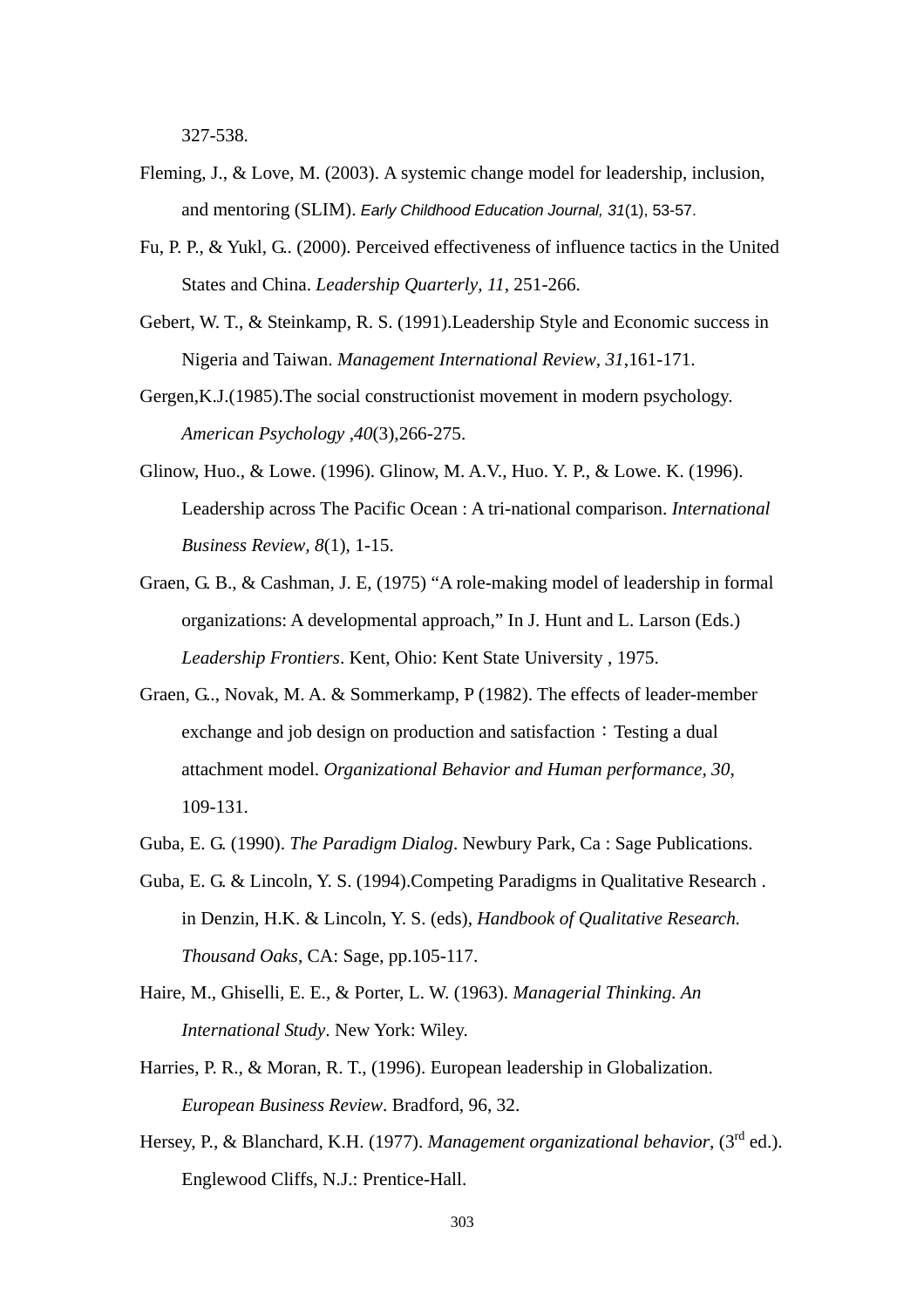- Hofstede G. (1980). *Culture's consequences: International differences in work-related Values.* Beverly Hills: Sage.
- House, R. J .(1971). "A Path Goal Theory of Leader Effectiveness". *Administrative Science Quarterly, 16*(3), 321-338.
- House, R. J., & Aditya, R. N.(1997). The social Scientific study of leadership: Quo Vadis . *Journal of Management, 23*(3) , 409-423.

Hollander, E. P.(1958) Conformity, status, and idiosyncrasy credit. *Psychological Review, 65*, 117-127.

- Kerr. & Jermier, J. M. (1978). Substitues for Leadership:Their Meaning and Measurement . *Organizational Behavior and Human Performance, December*, 375-403.
- Kotter, J. P.(1990). *A force for change: How Leadership Differs from Management*. New York: Free Press.
- Kuhn, T. (1962). *The structure of scientific revolutions*. Chicago: University of Chicago Press.
- Laurent, W. A. (1983) .The Cultural Diversity of Western Conceptions of Management, *International Studies of Management and Organization, 13*, 75-96.
- Levinson, D. J. (1978). *The seasons of a man's life*. New York: Ballantine Books.
- Lincoln, Y. S., & Guba, E. G.. (1984). *Naturalistic Inquiry*. Newbury Park, CA: Sage.
- Lovell, L. J. (2004). Mentoring for new district office leaders: mentorships aren't just for principals and teachers. Districts with formal mentoring programs have an advantage in attracting, inducting, nurturing and retaining good leaders. *Leadership, 34*, 14-17.
- Yardley, L. (2000). Dilemmas in qualitative health research. *Psychology and Health*, *15*(2), 215-228.
- McAdams, D.P. (1993). *The stories we live by : personal myths and the making of the self.* New York: Guilford press.

Messick, S.(1987). *Validity*.Prenceton. NJ: Educational Testing Service.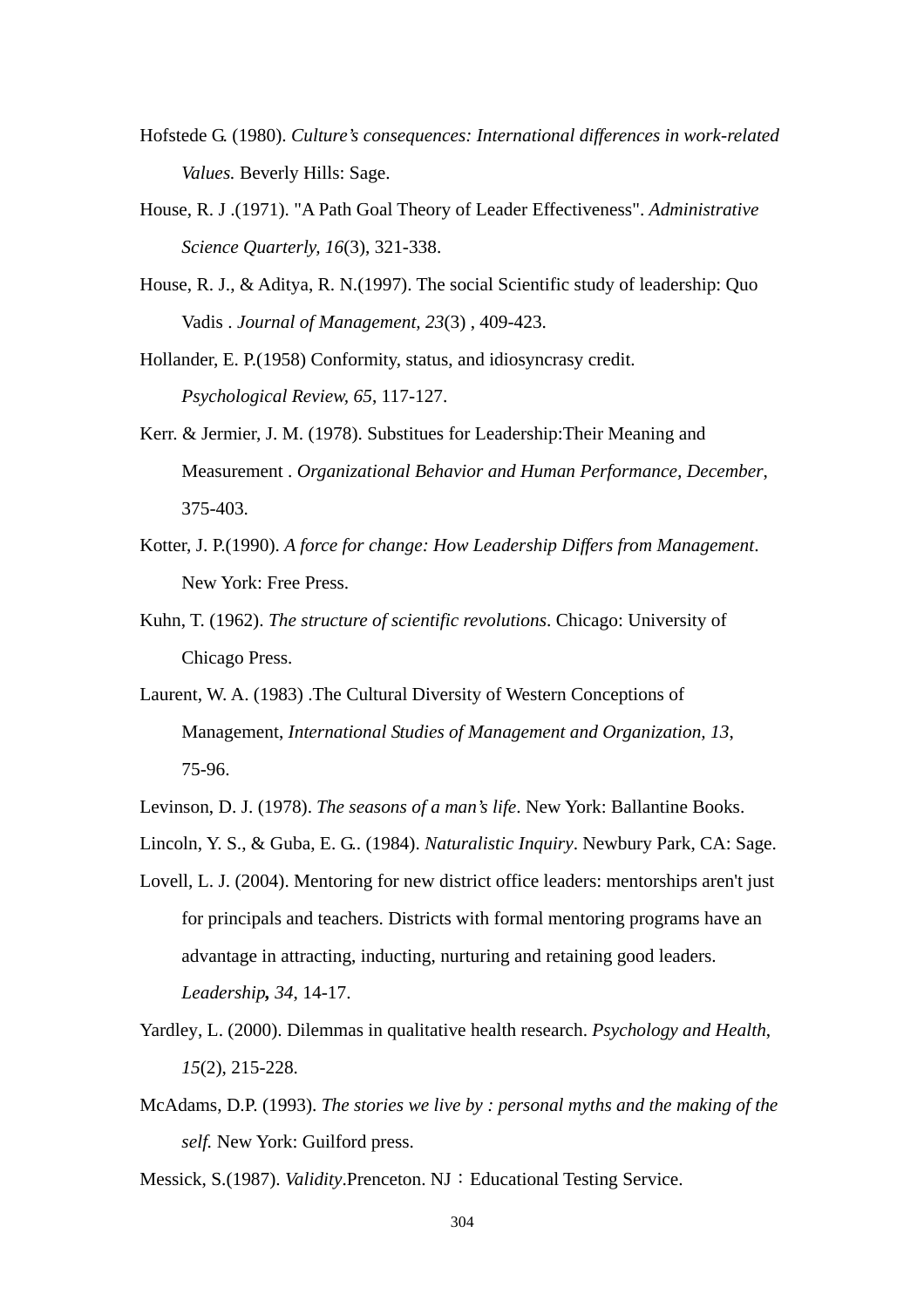- Morris, T., & Pavett, C. M. (1992). Management styles and productivity in two cultures , *Journal of International Business Studies*, *23*(1),169-179.
- Mishler, E.G. (1986). *Research interview: context and narrative*. Cambridge: Harvard University Press
- Nasif, E. G.(1991). Methodological problems in Cross-cultural research : An updated review. *Management International Review*, *1*, 79-91.
- Potter, J., & Wetherell, M. (1987). *Discourse and Social Psychology: Beyond Attitudes and Behaviour*. London: Sage.
- Polkinghorne, D. E. (1988). *Narrative knowing and the human sciences*. Albany : State Univ. of New York Press.
- Quinn,R.E.,&Rohrbaugh,J.(1983).A spatial model of effectiveness criteria :Towards a competing values approach to organizational analysis .*Management Science*, *29*, 363-377.
- Redding. (1990) Redding, S. G.(1990). *The Spirit of Chinese Capitalism*. New York: Walter de Gruyter.
- Robbins, S. P. (2001). *Organizational Behavior*. Prentice-Hall.
- Roberts, K. H., & Boyacigiller, N. (1984). Cross national organizational research: The grasp of the blind min. In L. L.Cummings and B.M.Staw(eds), *Research in Organizational Behavior,* Greenwich (pp.455-488). CT: JAI press.
- Sarbin, T. R. (Ed.)(1986). *Narrative psychology: The storied nature of human conduct.* New York: Praeger.
- Scandura, T. A., & Ragins, B. R.(1993). The effects of sex and gender role orientation on mentorship in male-dominated occupations. *Journal of Vocational Behavior, 43*, 251-265.
- Silin, R. H.(1976). *Leadership and Value: The organization of large-scale Taiwan enterprises.* Cambridge, MA: Harvard University Press.
- Spencer, S. M., & Spencer, L. M. (1993). *Competence at Work: Models for Superior Performance*. New York: John Wiley & Sons.

Spencer, L. M., & Spencer, S. M. (2002). *Competence at Work: Models for Superior*